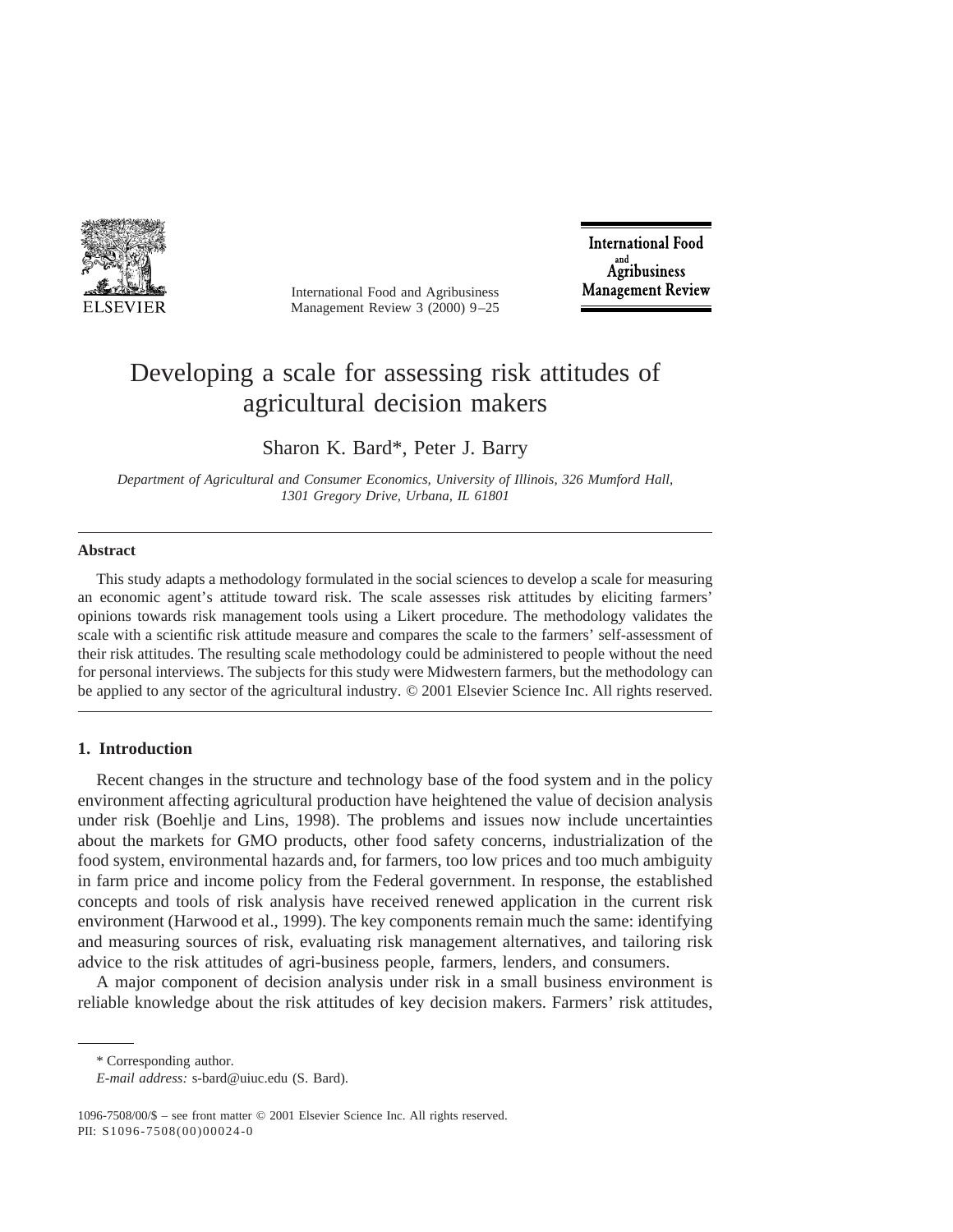for example, have been studied using different theories (e.g., expected utility theory, prospect theory, safety-first) and elicitation techniques (direct elicitation of utility functions, experimental methods, and observed economic behavior) (Anderson, Dillon, and Hardaker, 1977; Barry, 1984). The theories, however, have been criticized due either to violations of their assumptions or to results not supporting the hypotheses (Robison, 1982; Schoemaker, 1991; Machina, 1987; Kahneman and Tversky, 1979). Moreover, the elicitation techniques often experience costly and time consuming implementation. As Young observed in the late 1970s, the devotion of substantial time, resources, and effort to obtaining direct, scientifically based measures of a limited number of farmers' risk attitudes was not considered a productive activity. In other settings, by contrast, financial planners and counselors began to develop sets of preference-based interview questions that enable them to tailor portfolio advice to the risk profiles of their customers. Single self-assessment questions have also been used to generate risk attitude information.

Our goal in this study is to apply a methodology formulated by other social sciences (DeVellis, 1991; Spector, 1992; McIver and Carmines, 1981) to develop a ranking procedure for peoples' risk attitudes using an attitudinal scale approach. The technique consists of defining a scale of statements that reflect the respondent's attitude toward an underlying variable (here, risk attitudes proxied by various responses to risk) and establishing a score reflecting a quantitative measurement of the attitude. The method does not attempt to explain the behavior that drives the attitude, thereby, circumventing the criticism of the traditional theories. Developing an attitudinal scale is a multi-step process requiring the initial sampling of subjects, but once developed, the scale can be administered to a large number of people through less costly and time-consuming media forms than personal interviews. For comparisons, the scale technique is contrasted with scientifically based and self-assessment methods using responses from a panel of Illinois grain producers.

### **2. Developing attitudinal scales**

Eliciting individuals' attitudes with a scale has been implemented for various attributes (referred to as constructs or underlying latent variables in the psychometric literature). Examples include investment risk (Hube, 1998), self-esteem (McIver and Carmines, 1981), locus of control issues such as work and health (Spector, 1992), depression (DeVellis, 1991), and personality traits (DeVellis, 1991). The objective of these scales is to measure quantitatively a construct that is difficult to evaluate directly. Measurement scales can take several forms, but a unidimensional rating scale applies to one construct that has an underlying, quantitative continuum. The scales consist of either questions or statements (called items) that correspond to or are influenced by the social-psychological attribute. Respondents rate each item, thus conveying their attitudes toward the underlying variable. The respondents' ratings of the multiple items are summed to yield a score for the individual. The score can then be scaled for comparison to other respondents' scores.

The psychometric literature provides a rich set of guidelines for developing a unidimensional rating scale. The development process begins with clearly defining the underlying latent variable. Items that reflect attitudes toward the construct are then identified, and an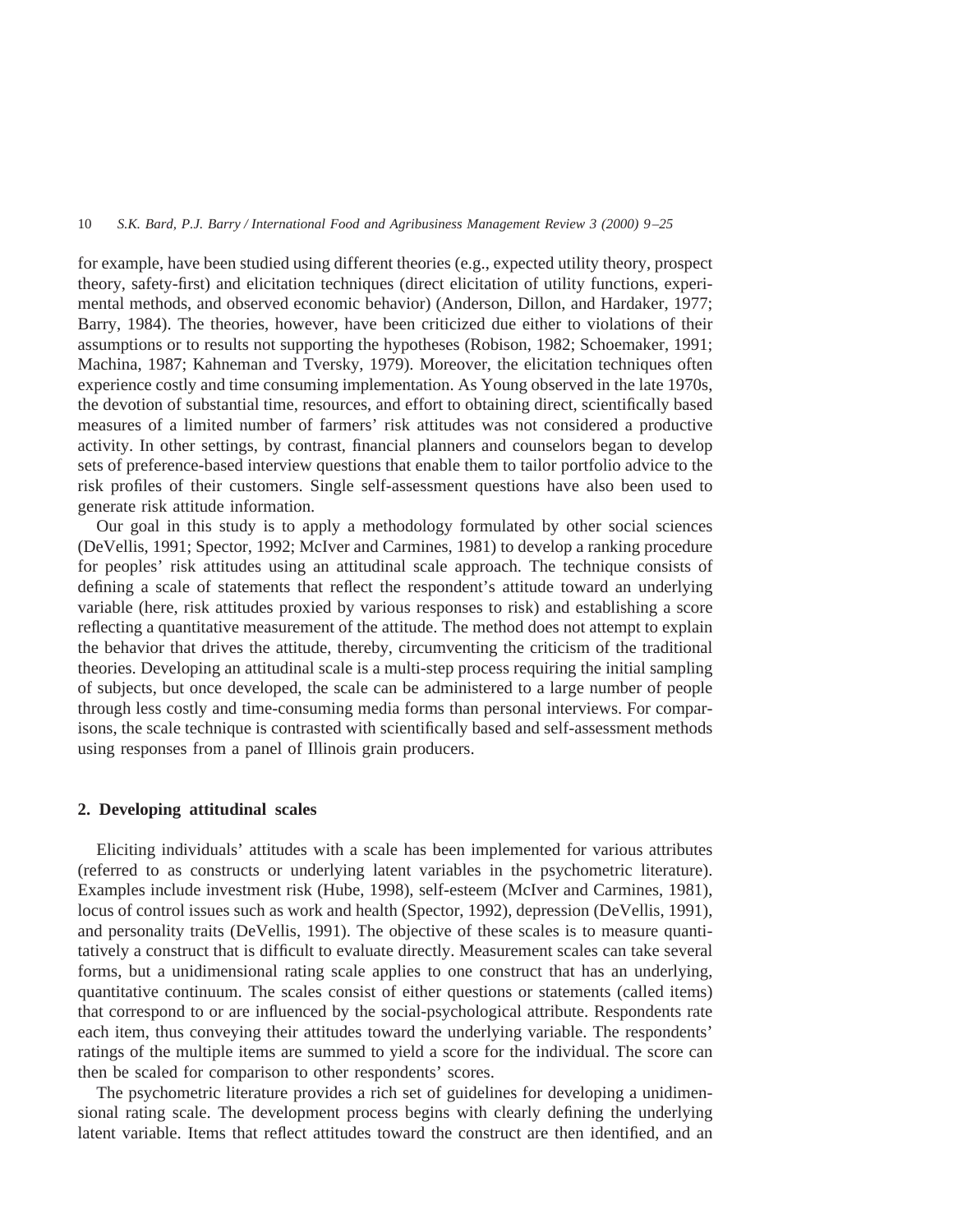item pool is generated. The measurement format (scale type, number of choices, etc.) is determined, and the initial item pool is then reviewed by experts and pretested. Details of these steps are found in Spector, 1991; McIver and Carmines, 1981; and DeVellis, 1991.

During the design phase of scale development, hypotheses are formed about relationships between the underlying latent variable and items it influences, with the objective of eliciting the "true score". Error can stem from two sources—measurement error and incorrect theoretical formulation. The analytical phase of scale development attempts to minimize error sources and maximize the chance of a "true score." Reliability testing addresses measurement error whereas validity analysis evaluates the scale's theoretical foundation. An important validation method is the comparison of the scale to other measurements of the same construct.

The preliminary scale and the validation measurements are then administered to a development sample. As previously mentioned, the empirical analysis consists of reliability and validity testing and optimizing the scale length. Scale validation can be based on construct validity, convergent validity, and exploratory factor analysis (DeVellis, 1991). Construct validity addresses the theoretical relationships of the score to other variables or constructs. Theory postulates behavioral differences between groups of people, and construct validation determines if the scale differentiates between groups based on their scores. The known-groups method uses ANOVA to test for the hypothesized differences. If ANOVA rejects the null hypotheses of no significant differences, construct validation of the scale is implied. An additional dimension to the known-groups method is to perform parallel ANOVA on the results of other assessment methods.

Convergent validity evaluates how different measures of the same construct relate to one another. It is tested by evaluating the true product-moment correlations and the consistency of the different measurement scores. If the scale is positively and significantly correlated to another valid and reliable measurement, the result provides evidence that the scale has convergent validity (DeVellis, 1991). Consistency evaluation of the scores identifies the methods that exhibit consistent or inconsistent rankings (Ellinger, Splett, and Barry, 1992). The threshold level for valid score consistency across the methods is subjective. The researcher must determine consistency standards based on the study's objective while considering the empirical, theoretical and design issues.

Exploratory factor analysis can validate a proposed scale and determine if more than one latent variable is causing a set of items to vary. Factorial validation identifies hypothetical latent variables (factors) that can account mathematically for the patterns of covariation among the items. If the analytical results indicate that the items' variation is primarily due to one underlying construct, the scale is validated.<sup>1</sup>

Reliability testing evaluates how well the individual scale items reflect the common underlying construct. One measure used to evaluate reliability is Cronbach's coefficient alpha (DeVellis, 1991; Nunnally and Bernstein, 1994). Coefficient alpha measures the proportion of total variation due to true differences in a person's attitude towards the construct being measured. It is measured as:

$$
\alpha = \frac{k}{k-1} \left( 1 - \frac{\sum \sigma_i^2}{\sigma_y^2} \right) \tag{1}
$$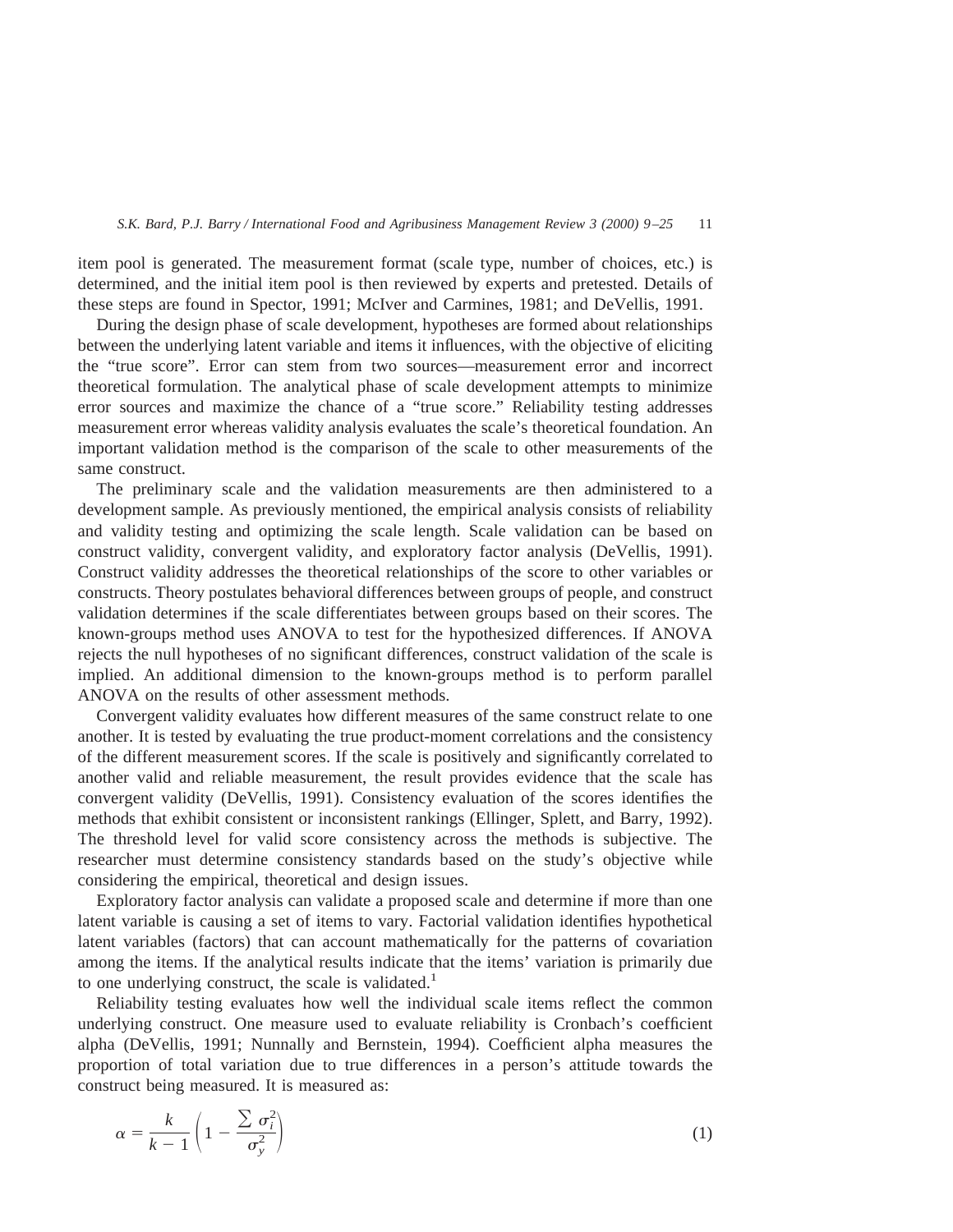where  $\alpha$  is Cronbach's coefficient alpha, k is the number of items in the scale,  $\sigma_i^2$  is the variance of the *i*th item, and  $\sigma_y^2$  is the variance of the *k*-item scale. The coefficient alpha ranges from 0 to 1, and the objective is to have alpha as high as possible. The assessment of a minimally acceptable coefficient alpha is subjective and varies based on the developer's objectives (DeVellis, 1991).

The final step in developing a scale is its refinement. If the known-groups analysis results in construct validation, the correlation and consistency evaluation indicates convergent validation, and the exploratory factor analysis does not reveal other factors significantly and systematically influencing the scores, the preliminary scale has achieved acceptable validation. Corrected item-scale correlation relates individual statements to the remaining items in the scale and is represented as:

$$
r_{1(y-1)} = \frac{r_{y_1} \sigma_y - \sigma_1}{\sqrt{\sigma_1^2 + \sigma_y^2 + 2\sigma_1 \sigma_y r_{y_1}}}
$$
(2)

where  $r_{y_1}$  is the correlation of item  $x_1$  with the total score *y*,  $\sigma_y$  is the standard deviation of the total score *y*,  $\sigma_1$  is the standard deviation of item  $x_1$ , and  $r_1$ <sub>( $y-1$ )</sub> is the correlation of item  $x_1$  with the sum of scores of all the items, *y*, exclusive of item  $x_1$ .

The more correlated is the individual statement's response to the remaining statements' responses, the more desirable is the item as part of the scale. The scale is optimized by eliminating items that have negative or low item-scale correlations. Deleting these items increases the coefficient alpha for the remaining statements or questions. Attaining as high a coefficient alpha as possible improves the statistical quality of the scale, and the optimal number of items in a scale is a function of the developer's objectives and the statistical performance of the items. The resulting product is a summated scale that reliably measures the defined underlying construct.

#### **3. Developing a risk attitude scale for farmers**

#### *3.1. Construct definition and scale design*

The methodology for developing an attitudinal scale is applied to assessing farmers' attitudes toward the risk in production agriculture. One's risk attitude is a unique reflection of a person's personality. It is influenced by socio-economic factors and life experiences. The risk attitude also influences how a farmer manages his business. Due to these interactions and how these interactions manifest their influences, "true risk attitudes" are not always apparent. Therefore, risk attitudes must usually be measured indirectly.

Theory suggests that risk attitudes influence the way farmers manage risk (Robison et al., 1984; Hardaker, Huirne and Anderson, 1997). Therefore, it is hypothesized that attitudes towards mechanisms or tools used for managing risk reflect the producer's underlying construct of a risk attitude.<sup>2</sup> For example, a farmer without adequate liability insurance must be willing to risk paying for injury and/or damages if found liable for an incident. Although an individual's level of agreement towards a risk management tool such as liability insurance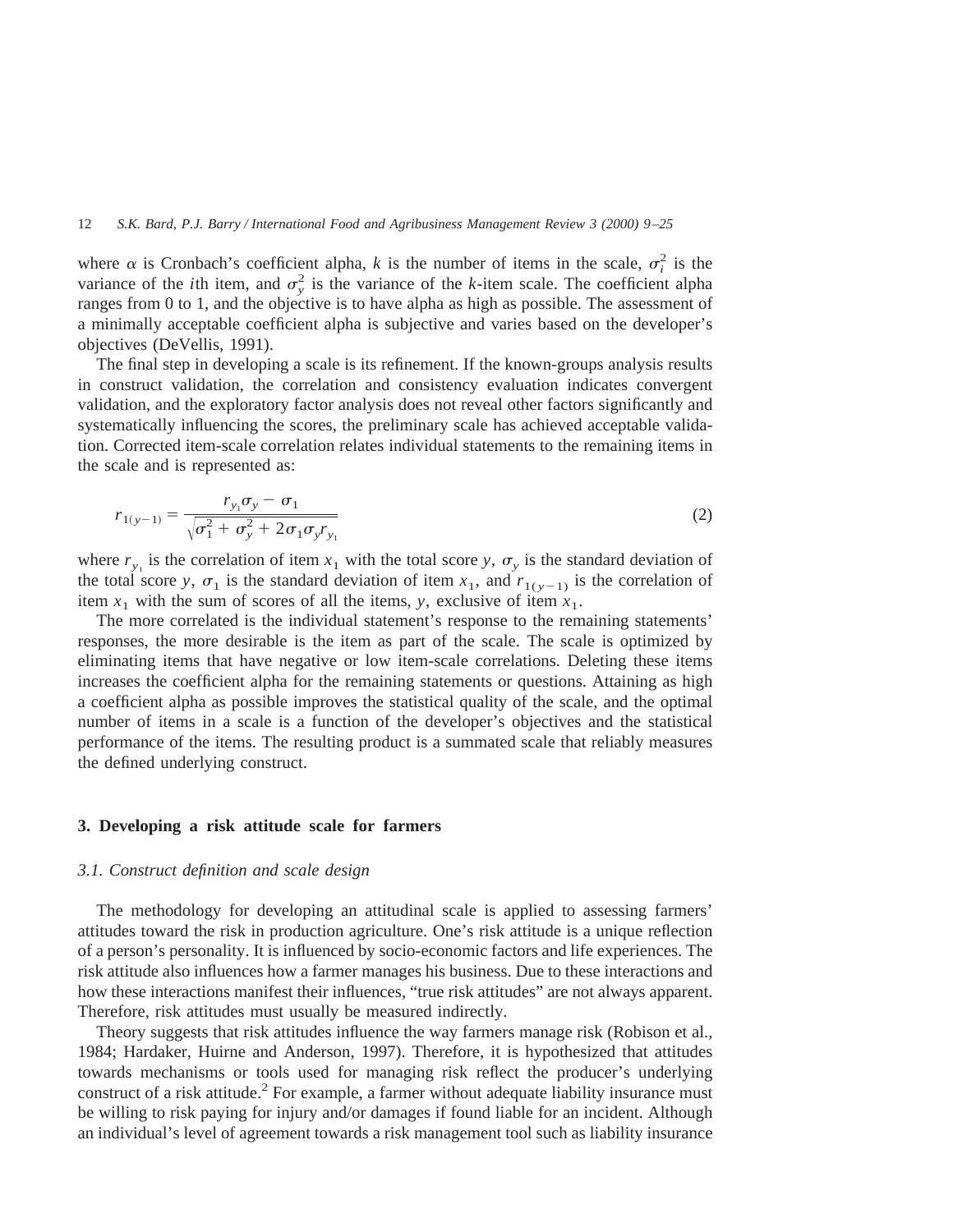explicitly expresses an attitude towards the tool, the response also suggests a tolerance level for risk. Drawing upon previous research (Patrick et al., 1985; Patrick and Ullerich, 1996; Patrick and Musser, 1995; Blank and McDonald, 1995), 25 statements addressing different methods for managing risk were formulated. Responses to the statements indicate the degree to which a farmer agrees or disagrees with the tool's utilization.

A Likert scale was selected as the measurement format, due to its appropriateness for assessing attitudes (Spector, 1992; DeVellis, 1991). Each scale item (statement or question) for a Likert scale measures something that has an underlying, quantitative measurement continuum, thus measuring the hypothesized relationship between the item and the underlying latent. The responses are then summed to form a total score. The Likert procedure does not concern itself with the location of individual items on the underlying attitude continuum; therefore, an interpretation of respondents' absolute scores in terms of that continuum is difficult to conduct (McIver and Carmines, 1981). Nonetheless, the respondents' scores can be grouped in broad descriptive categories and scaled for comparison to other respondents' scores.<sup>3</sup>

An item for a Likert scale is a declarative sentence with responses indicating varying degrees of agreement with, or endorsement of, the statement. The number of responses must be broad enough to co-vary, provide the respondent with the ability to discriminate meaningfully, and be odd numbered to permit a neutral attitude. In this study, the responses consisted of five levels of agreement ranging from strongly agree to strongly disagree.

In designing the statements, consideration was given to their total number and their wording. Numerous statements were initially written with the intent of eliminating those statements that do not reflect the underlying construct. The length and understandability of each statement were also considered. Some statements are very similar (i.e., medical and life insurance), but such redundancy allows summing across the items while their irrelevant idiosyncracies cancel out. To prevent response bias, some statements are worded so that strong agreement implies that the farmer will accept more risk than if he or she disagrees with the statement (i.e., "I never purchase multiple peril crop insurance."). Other statements utilized the opposite phrasing (i.e., "I always spread the sale of my commodities over the year.").

#### *3.2. Validation items*

Researchers have developed numerous ways to ascertain risk attitudes including selfassessment and empirical methodology based on economic theory. This study two utilized other methods to measure farmers' risk attitudes with the objective of determining the consistency between the scale, self-assessment and scientific elicitation methods. A higher degree of consistency would imply that the true degree of risk attitude is better represented, thus validating the scale approach.

The risk attitude scale, the self-assessment question, and the scientific method used in this study attempt to capture or measure the "true" construct. However, measurement error occurs with each method. One source of error for all three methods is random measurement error. The scale consists of statements about the management of three sources of agricultural production risk—financial, marketing, and production. Besides risk attitude, other factors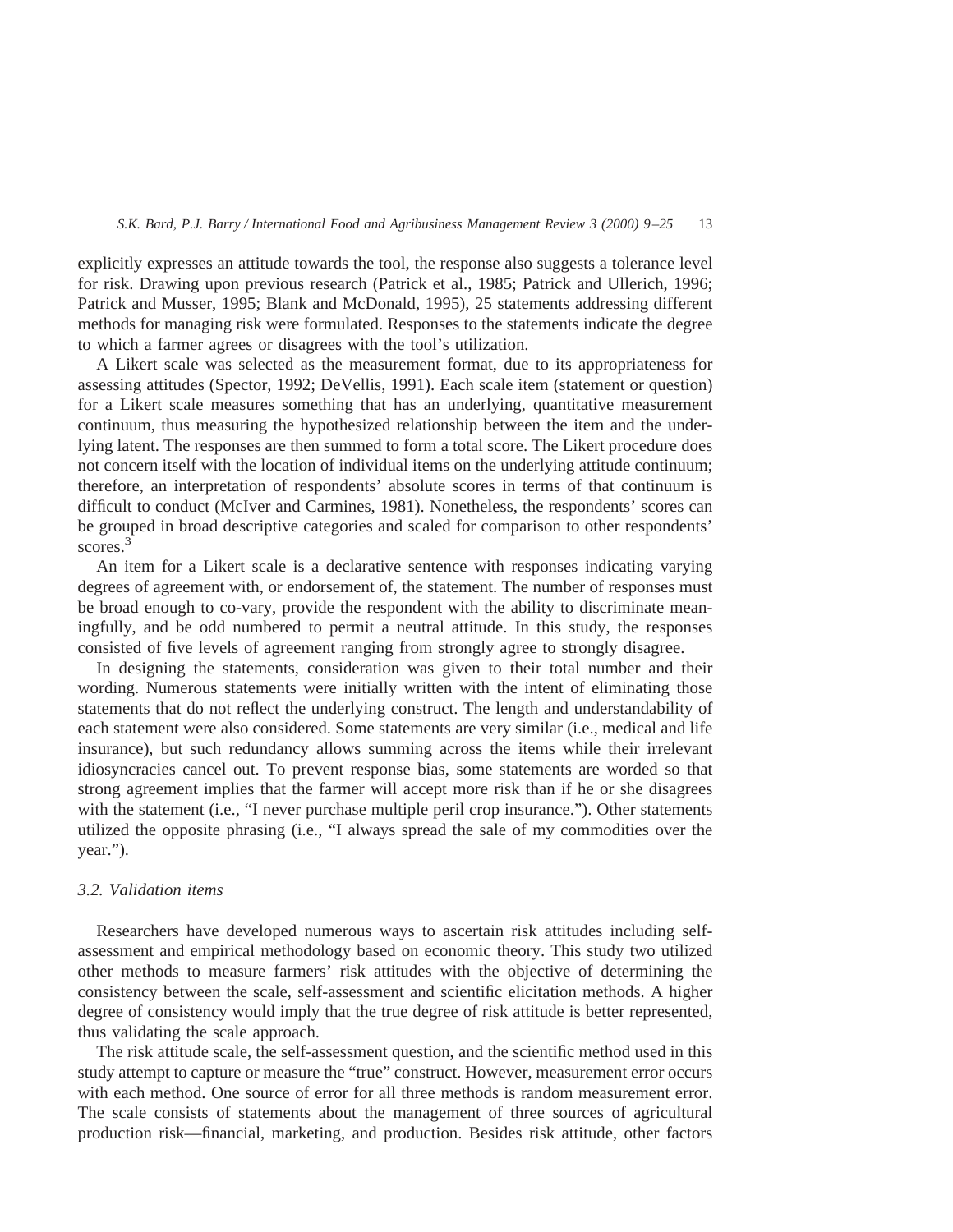that may influence responses to the statements could be management policies the farmer chooses to implement, marketing strategies driven by the industry, or production constraints. One's self-assessment score could also be influenced by what the person feels is socially desirable. The scientific method could be affected by the underlying theoretical foundation. Despite these potential sources of error, these methods for ascertaining farmers' risk attitudes will provide insight about the relative effectiveness of the scale approach.

The self-assessment question asked the participants to assess their attitudes toward accepting risk on a scale of 0 to 10, defined over highly risk averse to highly risk seeking attitudes. Considered a "single-item" scale, a self-assessment is frequently used as a proxy for risk aversion. The Kastens and Featherstone (1996), Patrick and Ullerich (1996), and Schurle and Tierney, Jr. (1990) studies are examples in agricultural economics. However, McIver and Carmines (1981) state that single-item measures are not merely less valid, less accurate, and less reliable than their multi-item equivalents, but they also provide a single measurement with insufficient measurement properties.

The technique used for scientifically eliciting risk attitudes was the "closing-in" method developed by Abdellaoui and Munier (1994). Based on expected utility theory (EUT), it systematically estimates a slope range within which each subject's indifference curve falls. Inferences can then be made about the person's attitude towards risk.

The "closing-in" method begins by presenting two lotteries from which the subject indicates a preference.<sup>4</sup> The lotteries have the same payoffs  $(\$125,000; \$135,000; \$145,000)$ , but with different probabilities. Lottery A has the probabilities (.20; .60; .20), and Lottery B has the probabilities (.40; .15; .45). The subject then indicates his or her preference between additional lotteries; for the subsequent questions, the payoffs and Lottery A's probabilities remain the same, but Lottery B's probabilities change, depending on whether the subject preferred Lottery A or B in the previous question. The series of questions "closes-in" on a range of the respondent's indifference curve, thus identifying a range for the risk attitude.

An Excel macro was developed to implement the "closing-in" method for this study. It presented a grain marketing situation where the farmers chose between two marketing plans representing the two lotteries. Depending on their degree of risk aversion or seeking behavior, the farmers responded to three to five iterations of the lottery until sufficient closure occurred.

### *3.3. Testing the preliminary scale*

The three approaches for determining the farmers' risk attitude scores were based on responses to the Likert-based statements about their risk management practices, the selfassessment score, and the score resulting from the scientific elicitation method. These approaches required responses to written survey and computerized questions. Questions seeking demographic information about the respondents in order to control for their effects in the analysis were also included in the survey.5 The data were collected by conducting personal interviews with the participants.

Eighty-six farmers cooperating in Illinois's Farm Business Farm Management (FBFM) program were interviewed for this study.<sup>6</sup> Table 1 summarizes the participating farmers' demographics. The average participant was in his mid-40s, and had four dependents includ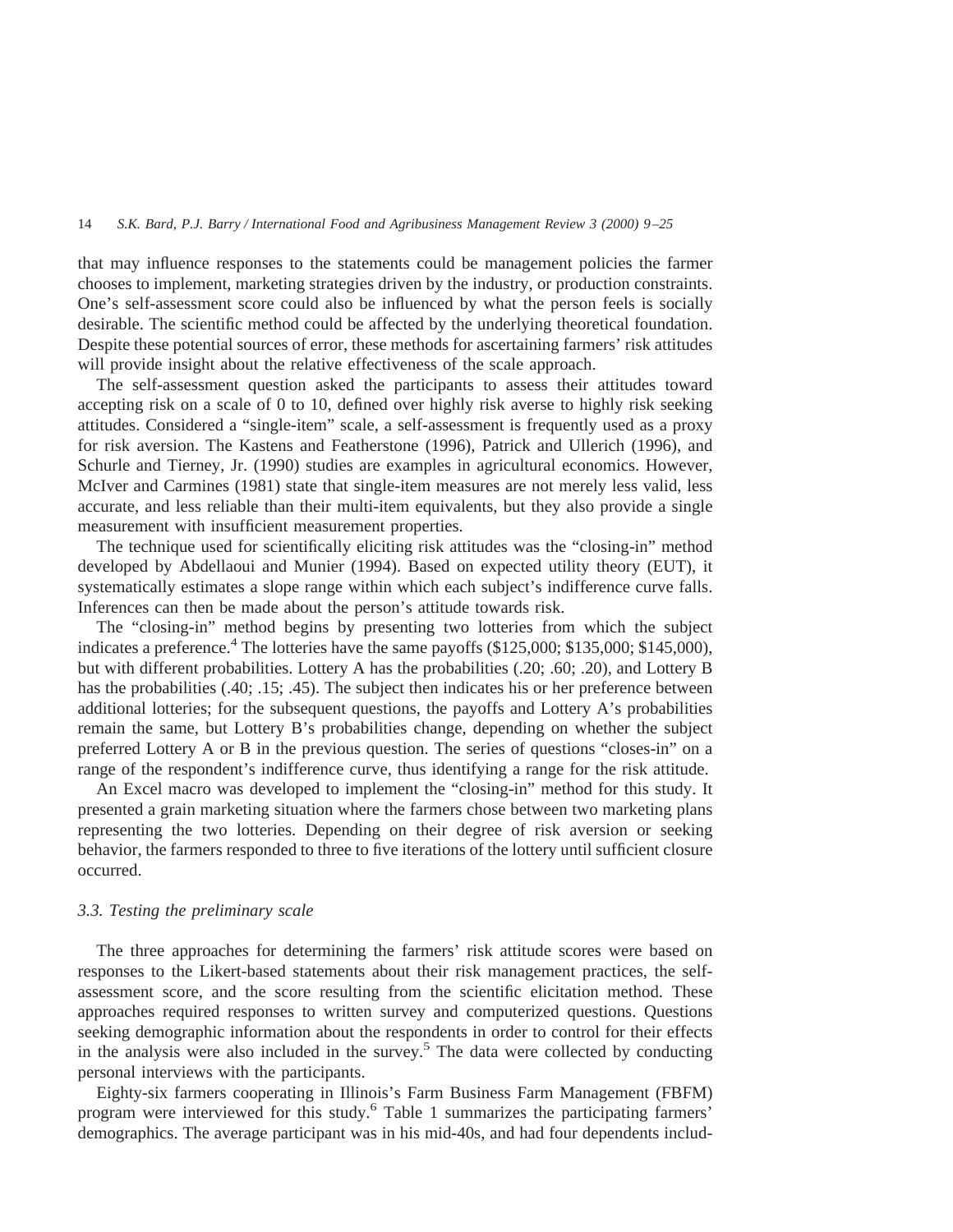Table 1

|  |  |  |  | Summary of participating farmers' demographics |
|--|--|--|--|------------------------------------------------|
|--|--|--|--|------------------------------------------------|

| Category                                       |                        |
|------------------------------------------------|------------------------|
| Number of participants                         | 86 Farmers             |
| Average age                                    | 46 Years Old           |
| Average number of years farming                | 22 Years               |
| Average number of years in school              | 15 Years               |
| Average number of dependents                   | 4 Dependents           |
| Most frequent category for gross farm income   | \$200,000 to \$499,999 |
| Number of following farm types:                |                        |
| Field Crops                                    | 71 Farms               |
| Livestock (beef, hogs, etc.)                   | 13 Farms               |
| Other                                          | 2 Farms                |
| Average number of acres cropped                | $1,144$ Acres          |
| Average percent of off-farm income             | 21%                    |
| Most frequent category for net worth           | \$250,000 to \$500,000 |
| Most frequent category for debt-to-asset ratio | 30% to 50%             |

ing himself, some college education, around 1,100 acres to farm, and a net worth ranging from \$250,000 to \$500,000. About 83% of the farmers were cash grain producers.

## *3.4. Risk attitude scale*

Table 2 presents statistics for the risk management statements. As previously mentioned, the statements were worded such that they did not always imply the same direction of agreement. Some of the statements presented in Table 2 are altered from the original survey so their responses imply the same direction of agreement with the underlying construct. These altered statements are indicated in the table. The statements are negatively worded, and the response choices range from strongly disagree to strongly agree with a numeric scale of 1 to 5, respectively. The higher the individual statement score, the less likely the farmer agreed with the implementation of, or utilized, the tool. Analysis of the correlation coefficients between the statements indicated 42 coefficients (15% of the 289) were statistically significant to another statement at the 5% level. The statements that had more than two significant coefficients were Statements 1, 3, 9, 10, 16, 18, 19, and 21.

The statements with the highest level of agreement addressed the following risk management tools: forward contracting, liability insurance, a credit line, health insurance, and life insurance. These statements' average scores were between 1.60 and 1.84 which correlates to disagree to strongly disagree on the scale for the negatively worded statements. This group of farmers either utilized or agreed with the importance of using these risk management methods.

The responding farmers disagreed most strongly with the use of enterprise diversification, hedging and/or option utilization, off-farm investments, timely purchase of farm machinery and other capital items, and off-farm income. Scores for these statements range from 3.11 to 3.91. A score of 3 implies that the respondents neither agree nor disagree with the statement, and a score of 4 indicates that the respondents agree with statement; therefore, this group of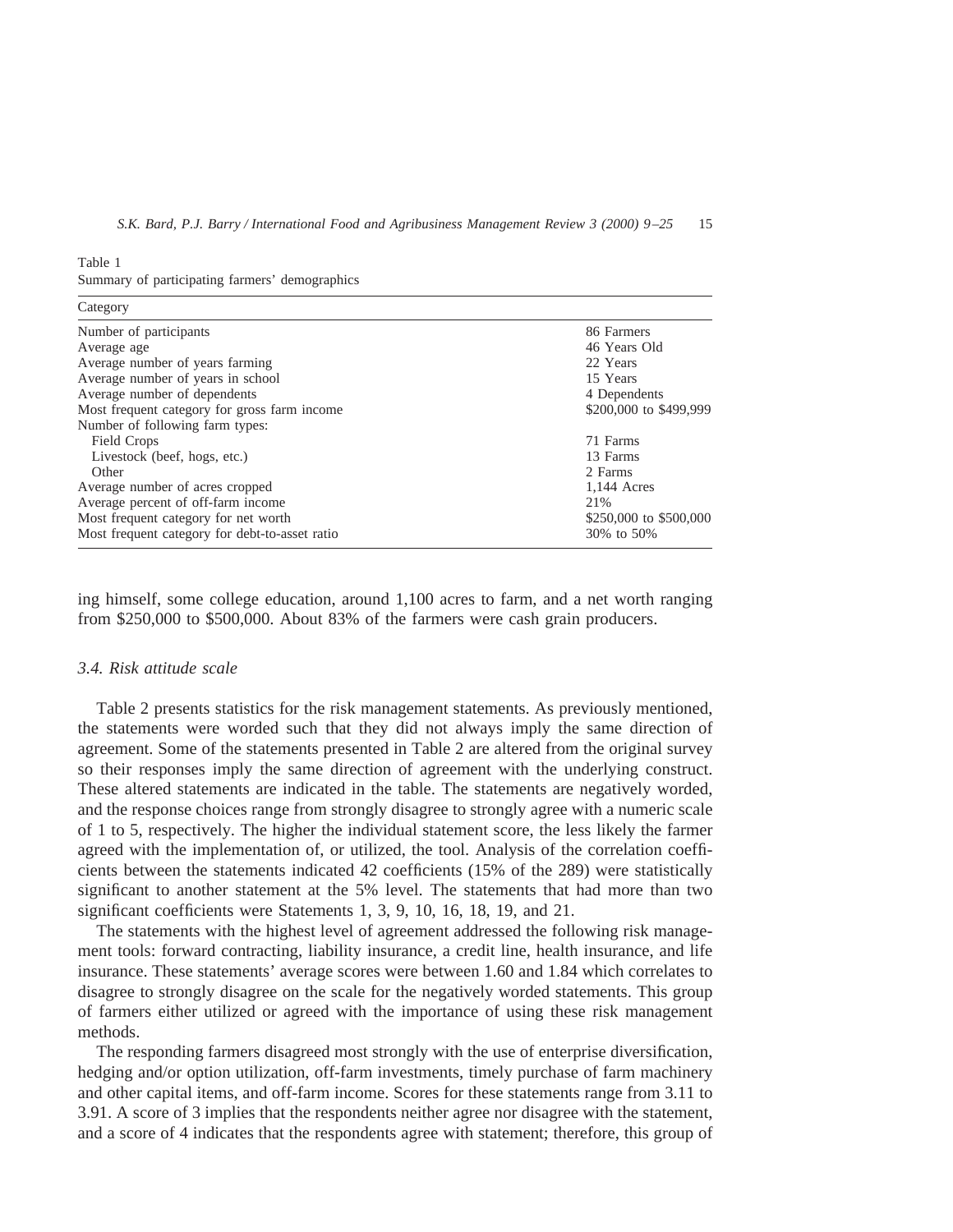|--|--|

Summary of risk management statements for Risk Attitude Scale

| Statement                                                                                                                                                 | Average        | Median         | Mode           | SD   | Maximum        | Minimum      |
|-----------------------------------------------------------------------------------------------------------------------------------------------------------|----------------|----------------|----------------|------|----------------|--------------|
| 1. I never purchase multiple crop<br>insurance.                                                                                                           | $2.94^{\rm a}$ | 3              | 1              | 1.62 | 5              | 1            |
| 2. I am always one of the first producers                                                                                                                 | 3.01           | 3              | 3              | 0.80 | 5              | 1            |
| in my area to adopt new technology.<br>3. I never have enough cash on hand or<br>assets that can be easily converted to                                   | 2.09           | 2              | 2              | 1.14 | 5              | 1            |
| cash to pay all my bills.                                                                                                                                 |                |                |                |      |                |              |
| 4. The crops and/or livestock I produce<br>are concentrated in one or two                                                                                 | 3.91           | 4              | 5              | 1.26 | 5              | $\mathbf{1}$ |
| enterprises (e.g., corn and soybeans.<br>5. I never keep a line of credit open at my<br>primary lender. (Reversed)                                        | 1.67           | 1              | 1              | 0.95 | 5              | 1            |
| 6. I never hire custom work to be done.                                                                                                                   | 2.60           | 2              | $\mathfrak{2}$ | 1.20 | 5              | 1            |
| 7. I never hedge by using futures and/or<br>options in marketing my crops or<br>livestock. (Reversed)                                                     | 3.56           | 4              | $\overline{4}$ | 0.98 | 5              | 1            |
| 8. I do not have adequate life insurance.                                                                                                                 | 1.84           | 2              | 1              | 0.94 | 4              | 1            |
| 9. I never spread the sale of my<br>commodities over the year. (Reversed)                                                                                 | 2.12           | 2              | $\mathfrak{2}$ | 0.87 | 4              | 1            |
| 10. I do not rely heavily on market<br>information (for example government<br>reports, private market news services)<br>in making my marketing decisions. | 2.33           | 2              | $\mathfrak{2}$ | 0.88 | 5              | 1            |
| (Reversed)<br>11. Off-farm income is not important for<br>the financial survival of my family.                                                            | 3.11           | 3              | 5              | 1.49 | 5              | 1            |
| 12. My farming operation does not have<br>adequate liability insurance. (Reversed)                                                                        | 1.62           | 2              | $\mathfrak{2}$ | 0.54 | 3              | $\mathbf{1}$ |
| 13. I never use forward contracting for<br>commodities I produce.                                                                                         | 1.60           | 1              | 1              | 0.79 | 5              | 1            |
| 14. Off-farm investments are not important<br>sources of income for me and my<br>family. (Reversed)                                                       | 3.53           | 4              | $\overline{4}$ | 1.13 | 5              | 1            |
| 15. I do not have adequate health<br>insurance.                                                                                                           | 1.77           | $\mathfrak{2}$ | $\mathbf{1}$   | 0.84 | 5              | 1            |
| 16. Maintaining a low debt-to-asset ratio is<br>not important to me.                                                                                      | 2.10           | 2              | $\mathfrak{2}$ | 0.86 | 4              | 1            |
| 17. Most of my machinery is not new or in<br>good repair. (Reversed)                                                                                      | 1.88           | 2              | $\mathfrak{2}$ | 0.75 | $\overline{4}$ | 1            |
| 18. The geographic concentration of my<br>farming operation substantially<br>increases my total yield risk.                                               | 3.00           | 3              | $\mathfrak{2}$ | 1.06 | 5              | 1            |
| 19. In case of emergency, I do not have<br>sufficient back-up management/labor to<br>carry on production. (Reversed)                                      | 2.46           | 2              | 2              | 1.00 | 4              | 1            |
| 20. I use very specialized machinery for<br>my production practices.                                                                                      | 2.73           | 3              | $\overline{c}$ | 0.99 | 5              | 1            |
| 21. I do not have adequate hail/fire<br>insurance. (Reversed)                                                                                             | 1.88           | $\overline{c}$ | $\mathfrak{2}$ | 0.94 | 5              | $\mathbf{1}$ |

Table 2 *(Continued)*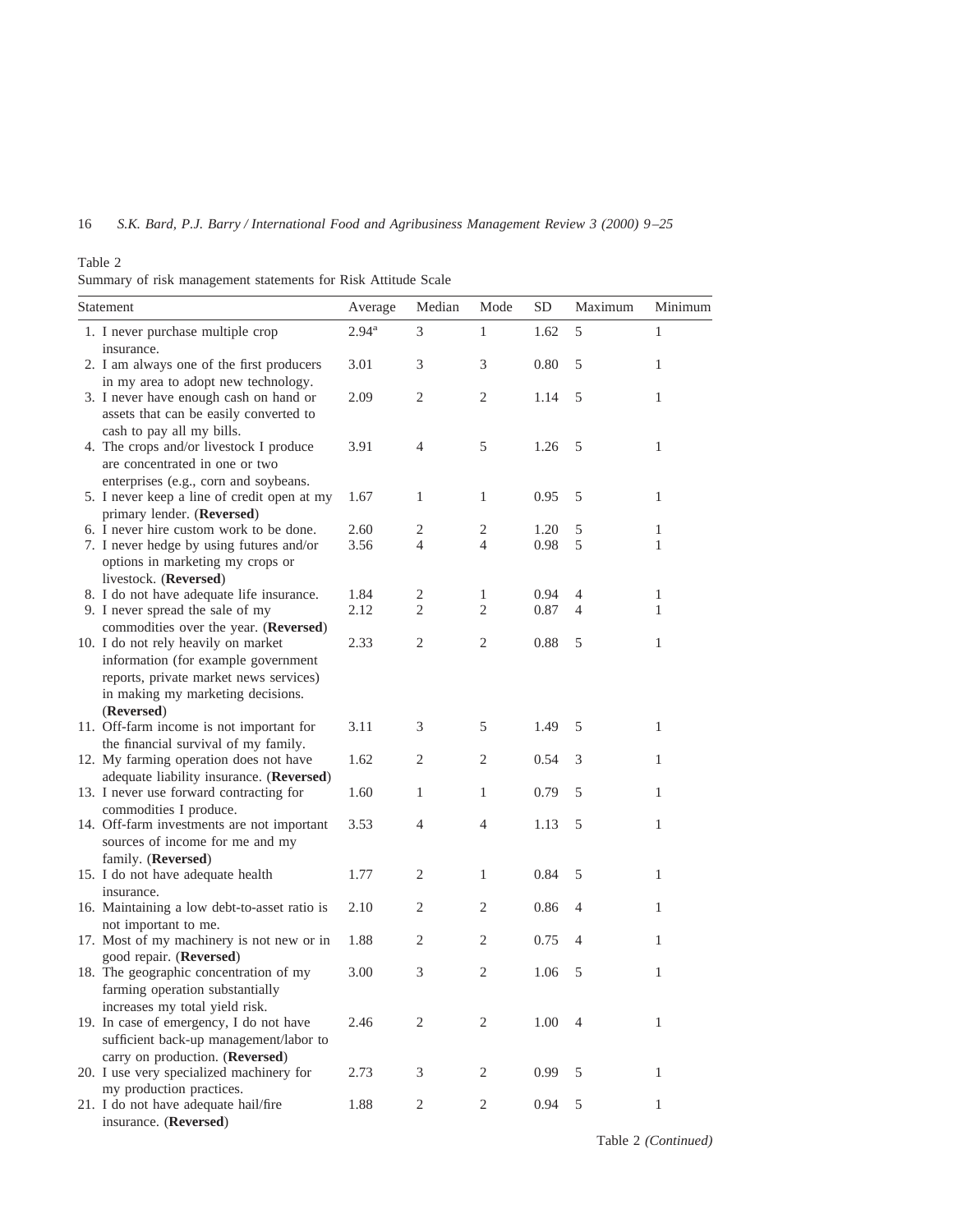Table 2 *(continued)*

| <b>Statement</b>                                                                                                                         | Average | Median                      | Mode                          | <b>SD</b>  | Maximum | Minimum |
|------------------------------------------------------------------------------------------------------------------------------------------|---------|-----------------------------|-------------------------------|------------|---------|---------|
| 22. I always postpone needed purchases of<br>farm machinery and other capital items.                                                     | 3.36    | 3                           | 4                             | $0.95 - 5$ |         |         |
| (Reversed)<br>23. I never forward price agricultural inputs<br>or contract with other producers for                                      | 2.38    | $\mathcal{D}_{\mathcal{L}}$ | 2                             | 0.78       | -4      |         |
| inputs. (Reversed)<br>24. The changes caused by the 1996 farm<br>bill (FAIR Act) have substantially<br>increased the risks of my farming | 3.07    | 3                           | 3                             | 1.05       | - 5     |         |
| operation.<br>25. I do not consider myself to be a low-<br>cost producer. (Reversed)                                                     | 2.40    |                             | $\mathfrak{D}_{\mathfrak{p}}$ | 0.80       |         |         |

<sup>a</sup>The range of responses was from strongly disagree (1) to neither disagree nor agree (3) to strongly agree (5).

farmers, on average, did not strongly agree with the implementation of these risk management tools.

#### *3.5. Other elicitation methods*

Table 3 contains summary statistics on the three elicitation methods across the sample and by demographic groups. The self-assessment and scientific elicitation statements have an available range of responses of 0 to 10, whereas the risk attitude scale is scored from 0 to 100. Five and 50 are the midpoints for the assessment categories, and larger scores for each assessment imply lower degrees of risk aversion. The range for all three methods for measuring risk aversion spans from highly risk averse (score of 0) through risk neutral (5 or 50) to highly risk seeking (score of 10 or 100).

The sample average for the self-assessment statement was 5.3 with high and low scores of 8 and 2, respectively. This result shows that, on average, the farmers assessed themselves as willing to accept a little more risk than a risk neutral person. The sample average score for the risk attitude scale was 38; these responses lie in the risk averse range of the scale.<sup>7</sup> The average score for the scientific elicitation method was 3.9, indicating that the sample farmers behave in a moderately risk averse manner (a score of 5 implies risk neutrality).

#### *3.6. Construct validity testing*

Construct validation using the known-groups method employs ANOVA to test hypotheses regarding differences of risk attitudes between demographic groups. ANOVA was conducted for each of the demographic classifications (e.g., age, farm size) and each of the elicitation methods. The results indicated that while scores differ significantly between some categories (e.g., the younger age group had a significantly lower risk attitude scale score than did the older farmers), no clear patterns of significant differences emerge for any of the elicitation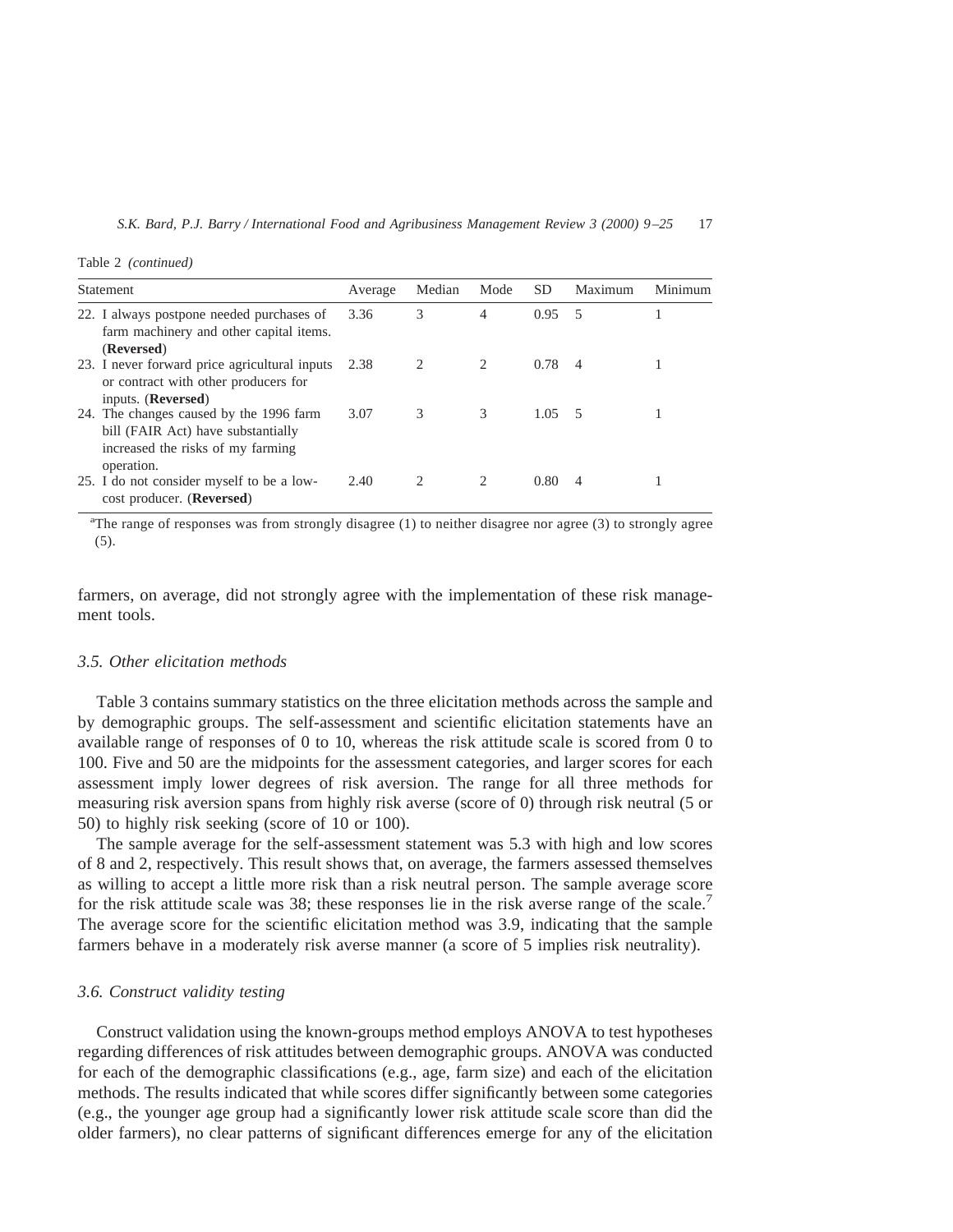## Table 3.

| Demographic Categories     | Number         | Self-assessment |       | <b>Risk Attitude Scale</b> |      |       | Scientific Elicitation |                  |       |        |
|----------------------------|----------------|-----------------|-------|----------------------------|------|-------|------------------------|------------------|-------|--------|
|                            | of Farmers     | <b>Ouestion</b> |       |                            |      |       |                        |                  |       |        |
|                            |                | Low-            | Aver- | High-                      | Low- | Aver- | High-                  | Low-             | Aver- | High-  |
|                            |                | est             | age   | est                        | est  | age   | est                    | est              | age   | est    |
| All respondents            | 86             | $\mathbf{2}$    | 5.3   | 8                          | 21   | 38.1  | 54                     | $\boldsymbol{0}$ | 3.9   | 10     |
| Age Category:              |                |                 |       |                            |      |       |                        |                  |       |        |
| Less than 40 years         | 21             | 3               | 5.6   | 8                          | 21   | 35.0  | 47                     | $\mathfrak{2}$   | 4.1   | $\tau$ |
| 40 years or more           | 65             | 2               | 5.2   | 8                          | 21   | 39.2  | 54                     | $\boldsymbol{0}$ | 3.9   | 10     |
| Number of years farming:   |                |                 |       |                            |      |       |                        |                  |       |        |
| Less than 15 years         | 21             | $\mathfrak 3$   | 5.7   | 8                          | 21   | 35.95 | 47                     | $\mathbf{1}$     | 4.3   | $\tau$ |
| More than 15 years         | 65             | $\overline{2}$  | 5.1   | 8                          | 21   | 38.8  | 54                     | $\mathbf{0}$     | 3.8   | 10     |
| Number of dependents:      |                |                 |       |                            |      |       |                        |                  |       |        |
| 1 or 2 dependents          | 18             | 3               | 5.6   | 8                          | 31   | 41.8  | 54                     | $\boldsymbol{0}$ | 4.0   | 10     |
| More than 2 dependents     | 68             | $\overline{c}$  | 5.2   | 8                          | 21   | 37.2  | 53                     | $\mathbf{1}$     | 3.9   | 10     |
| Number of years education: |                |                 |       |                            |      |       |                        |                  |       |        |
| 12 years or less           | 22             | 3               | 5.4   | 8                          | 21   | 39.7  | 48                     | $\boldsymbol{0}$ | 4.4   | 10     |
| More than 12 years         | 64             | $\overline{2}$  | 5.3   | 8                          | 21   | 37.6  | 54                     | $\boldsymbol{0}$ | 3.8   | 10     |
| Gross farm income:         |                |                 |       |                            |      |       |                        |                  |       |        |
| \$500,000 or more          | 12             | $\mathfrak{2}$  | 5.4   | 7                          | 27   | 38.0  | 49                     | $\mathfrak{2}$   | 4.5   | $\tau$ |
| \$200,000 to \$499,999     | 42             | 3               | 5.2   | 8                          | 21   | 37.4  | 54                     | $\mathbf{0}$     | 3.7   | 10     |
| \$100,000 to \$199,999     | 25             | $\overline{c}$  | 5.2   | $8\,$                      | 27   | 39.4  | 53                     | $\theta$         | 3.8   | 10     |
| Below \$100,000            | 7              | $\overline{4}$  | 5.8   | 8                          | 22   | 38.2  | 48                     | $\overline{2}$   | 4.5   | $\tau$ |
| Farm type:                 |                |                 |       |                            |      |       |                        |                  |       |        |
| Field crops                | 71             | $\mathfrak{2}$  | 5.2   | 8                          | 21   | 38.5  | 53                     | $\boldsymbol{0}$ | 4.1   | 10     |
| Livestock                  | 13             | 3               | 5.6   | $8\,$                      | 29   | 36.2  | 54                     | $\boldsymbol{0}$ | 3.0   | 5      |
| Other                      | $\overline{2}$ | $\tau$          | 7.0   | 7                          | 27   | 37.5  | 48                     | 5                | 5.5   | 6      |
| Farm size:                 |                |                 |       |                            |      |       |                        |                  |       |        |
| Less than 500 acres        | 12             | 3               | 5.3   | 8                          | 22   | 40.0  | 54                     | $\boldsymbol{0}$ | 3.4   | 7      |
| 501 to 750 acres           | 14             | 3               | 5.2   | 8                          | 22   | 37.1  | 53                     | $\overline{2}$   | 3.1   | 6      |
| 751 to 1000 acres          | 19             | $\overline{2}$  | 5.3   | 8                          | 27   | 38.7  | 48                     | $\theta$         | 4.2   | 10     |
| 1001 to 1500 acres         | 24             | $\overline{4}$  | 5.6   | 8                          | 21   | 37.7  | 48                     | $\mathbf{1}$     | 4.4   | 10     |
| More than 1500 acres       | 17             | $\overline{2}$  | 4.8   | 7                          | 27   | 37.7  | 49                     | $\overline{2}$   | 4.1   | 7      |
| Off-farm income            |                |                 |       |                            |      |       |                        |                  |       |        |
| Farms with $\leq$ 25%      | 59             | $\mathfrak{2}$  | 5.1   | 8                          | 21   | 38.6  | 54                     | $\overline{0}$   | 4.0   | 10     |
| Farms with $>25\%$         | 27             | 2               | 5.7   | 8                          | 22   | 37.0  | 49                     | $\overline{0}$   | 3.8   | 10     |
| Net Worth:                 |                |                 |       |                            |      |       |                        |                  |       |        |
| Under \$250,000            | 10             | $\overline{4}$  | 5.4   | $8\,$                      | 31   | 39.4  | 49                     | $\boldsymbol{0}$ | 3.0   | 5      |
| \$250,001 to \$500,000     | 23             | $\mathfrak{2}$  | 5.6   | 8                          | 22   | 37.3  | 45                     | $\overline{2}$   | 4.1   | 7      |
| \$500,001 to \$750,000     | 22             | 3               | 5.1   | 8                          | 21   | 38.5  | 54                     | $\overline{0}$   | 3.4   | 7      |
| \$750,001 to \$1,000,000   | 12             | 3               | 4.6   | 7                          | 29   | 38.4  | 47                     | $\mathbf{1}$     | 5.1   | 10     |
| More than \$1,000,000      | 19             | $\overline{2}$  | 5.4   | $8\,$                      | 22   | 37.8  | 48                     | $\boldsymbol{0}$ | 4.1   | 7      |
| Debt-to-asset ratio        |                |                 |       |                            |      |       |                        |                  |       |        |
| Under 15                   | 20             | $\mathfrak{2}$  | 4.4   | 7                          | 21   | 38.2  | 54                     | $\boldsymbol{0}$ | 4.1   | 10     |
| .15 to .3                  | 25             | 3               | 5.6   | 8                          | 27   | 39.2  | 49                     | $\mathfrak{2}$   | 4.2   | 7      |
| .3 to .5                   | 30             | 3               | 5.2   | 8                          | 21   | 37.4  | 53                     | $\mathbf{1}$     | 4.1   | 10     |
| Over .5                    | 11             | 4               | 6.3   | 8                          | 22   | 37.5  | 45                     | $\theta$         | 2.8   | 7      |
|                            |                |                 |       |                            |      |       |                        |                  |       |        |

methods.8 These results are similar to other studies' findings. King and Oamek (1983), Bond and Wonder (1980), and Tauer (1986) found no systematic relationship between farmer characteristics and risk attitudes, even with sample sizes of up to 217. This lack of empirical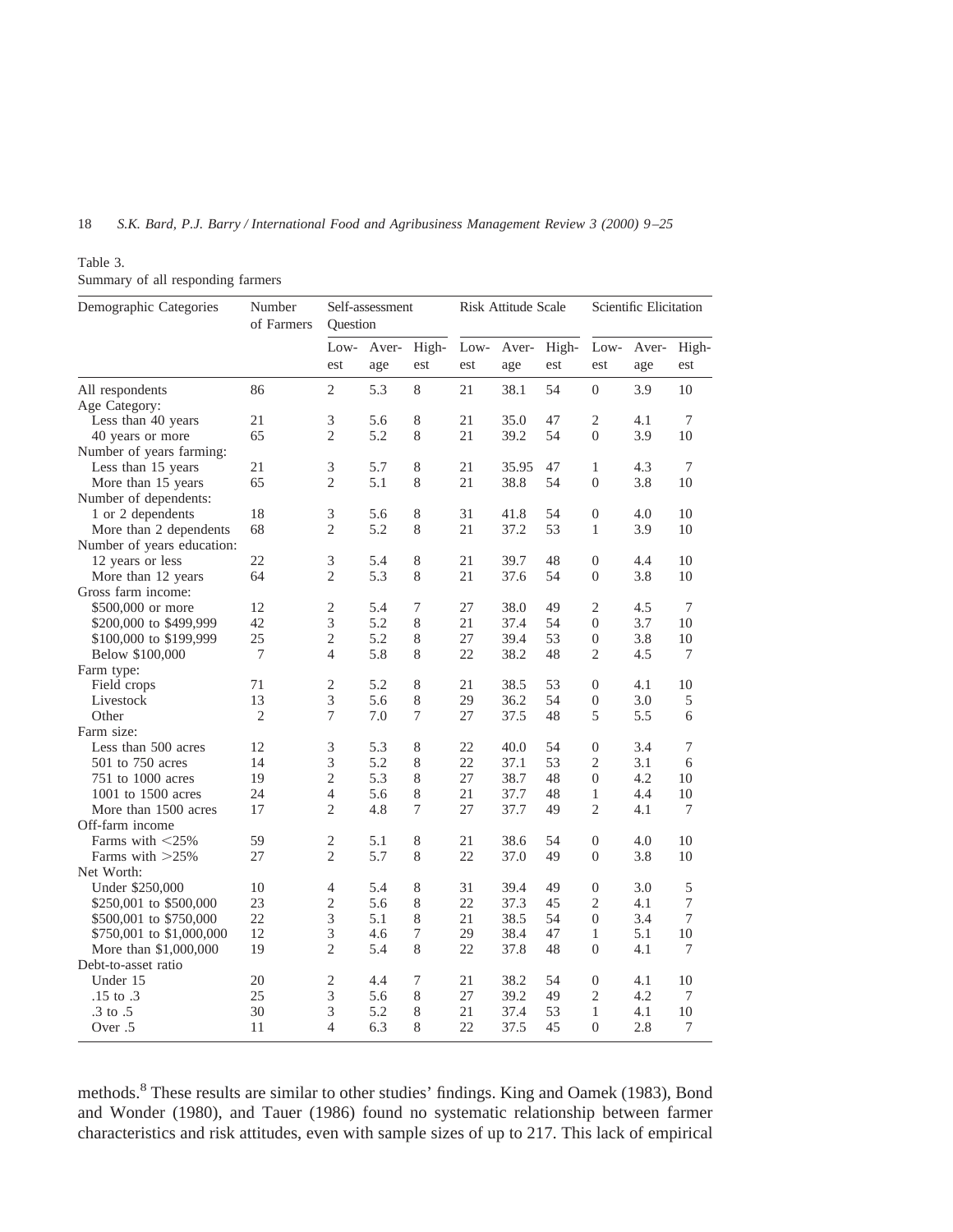| Ranking consistency between scores |                |               |                |                |  |  |  |  |
|------------------------------------|----------------|---------------|----------------|----------------|--|--|--|--|
| Categorization<br>Method           | $S1 = S2 = S3$ | $S_1 = S_2$   | $S2 = S3$      | $S_1 = S_3$    |  |  |  |  |
| Quartile<br>$5:5$ ; $>5$           | 12.3%<br>25.9% | 11.1%<br>7.4% | 27.2%<br>37.0% | 14.8%<br>16.0% |  |  |  |  |

Table 4

S1 - Self-assessment score; S2 - Risk attitude scale score; S3 - Scientific elicitation score.

relationships found between socio-economic factors and risk attitudes implies that the relationships are very complex and often difficult to quantify. The consistency between this study's results with previous work validates the complexity of the relationships.

#### *3.7. Convergent validity*

The first measure used to evaluate convergent validity is the correlations between the three scores. Although all three correlations for the scores are positive, the correlation between the risk management statements and the scientific elicitation method (0.317) is the only significant statistic at the 99% level. The low correlations between the farmers' self-assessment score and the risk management (0.027) and the scientific elicitation scores (0.175) imply that farmers' perceptions of themselves are not highly consistent with their responses about the risk management tools or scientifically based risk attitudes. This result provides additional evidence that a single-item self-evaluation score may not be an accurate measure of risk attitudes. However, the significant correlation between the risk management statements and the scientific elicitation method, which directly measures risk attitudes, provides some evidence that the scale is indirectly measuring the underlying construct.

Convergent validity also assesses consistency between the techniques by comparing each method's ranking of the 81 farmers. An equivalent ranking of the farmers by the methods would be another indicator of convergent validity. To test for consistency, the scores are categorized in two ways: 1) the first way places the score into one of the four quartiles of the scores' distributions, and 2) the second way defines three categories for each score: a) scores less than 5, b) scores of 5, and c) scores greater than 5. Table 4 reports the percentage of scores that ranked in similar categories for the classifications.

Twelve percent of the respondents score in the same category for all three methods when their scores are categorized by quartiles. When the scores are ranked by the second way, 25.9% of the respondents fall into the same classification, and the attitudinal scale and scientific elicitation scores fall into the same category 63% of the time (see Table 4: 25.9% plus 37%). A higher percentage of participants is consistently classified via the attitudinal scale and the scientific elicitation method than the self-assessment statement with the other two scores.

Significant and positive correlations and consistency between the different assessment methods indicate convergent validation. The three assessment methods were positively correlated. However, the low correlation between the self-assessment and attitudinal scale scores was not surprising due to the statistical properties of the self-assessment score and the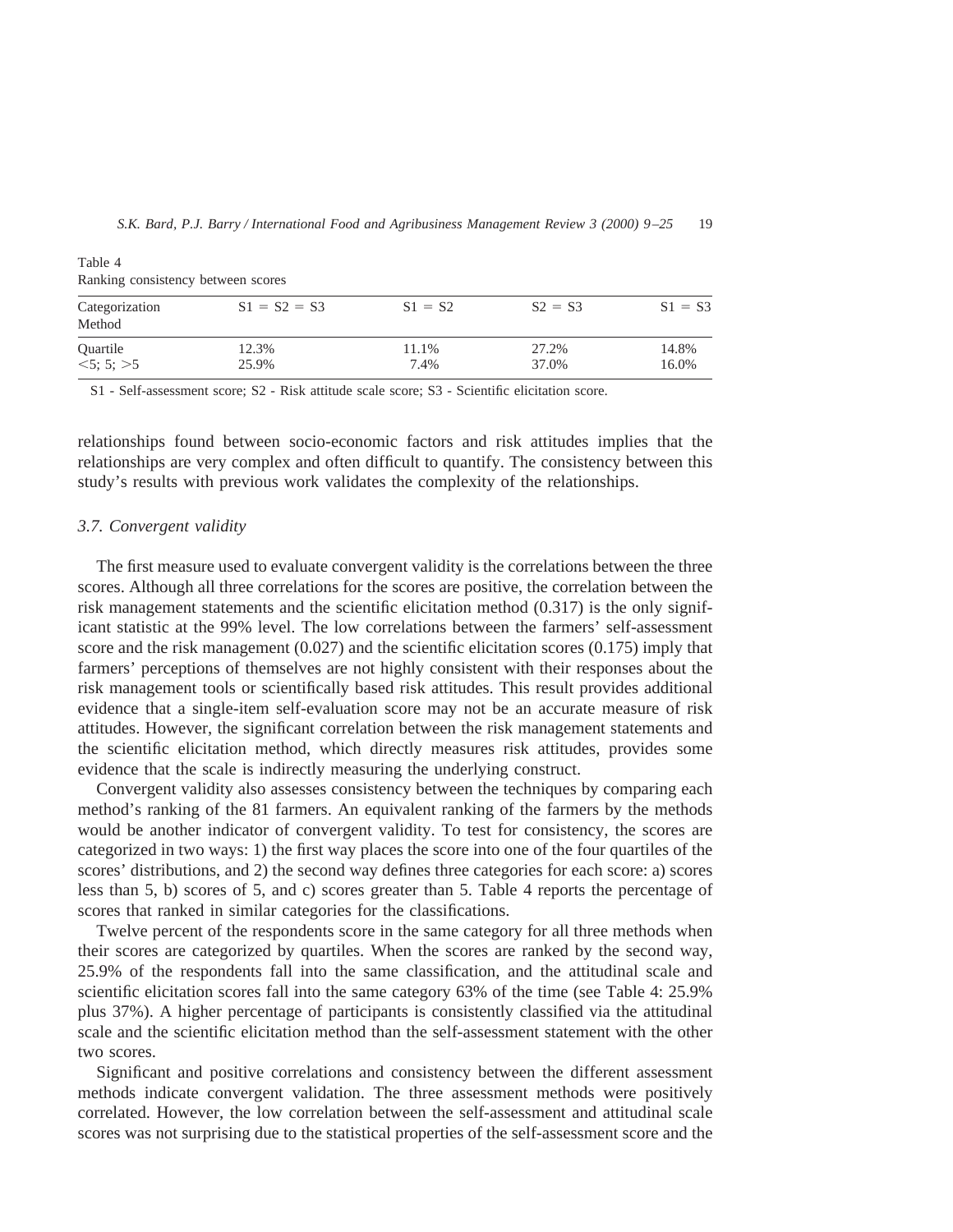cited problems inherent with self-evaluation. Although a higher correlation score is always desired, the significant and positive correlation and the consistent ranking about two-thirds of the time between the attitudinal scale and scientific elicitation scores imply an acceptable degree of convergent validity. Nunnally and Berstein (1994) state that research has shown that validation is difficult, and that there is no way to validate an instrument purely by mathematical proof.

## *3.8. Factor analysis*

The key objective of exploratory factor analysis is to determine if more than one factor (or construct) best represents the items. Sources of risk in agriculture are frequently categorized into production, marketing and financial elements, and farmers may have varying degrees of tolerance towards risk in each of these categories. In addition, other issues could contribute to the variation seen in the responses to statements about risk management tools. Exploratory factor analysis could ascertain if these other issues contributed to the variation in a random or systematic manner.

The factor analysis results indicated 10 factors with eigenvalues greater than one, with the ten factor solution explaining 69.01% of the variance. However, evaluation of the factor loadings did not reveal any clear influence of more than one underlying construct. For example, the statements with the highest factor loadings for the first factor were statements 19 (back-up labor), 12 (liability insurance), 9 (spread commodity sales), and 21 (hail/fire insurance). These statements addressed all three sources of risk. The second through fifth and the eighth factors had a similar mixture of production, finance, and marketing response statements. The sixth, seventh, and tenth factors had two and one high factor loadings, respectively, pertaining to financial responses to risk. The ninth factor had two high factor loadings addressing marketing responses.

The large number of factors retained, instead of two or three retained factors, and the absence of clear definition for the factors imply that only one latent variable contributes to the total variation. When comparing the statements selected for a refined thirteen statement scale to the individual statements contributing the highest factor loadings, eleven of the selected statements appear in the first five factors. This further validates the statements selected for the refined scales.

#### *3.9. Reliability testing and scale refinement*

The 25 statements about managing risk were drafted with the objective of reducing the number of statements. The resulting product was to be a refined scale containing the optimal amount of information about risk attitudes. Reliability analysis indicates which statements contribute to the explanation of unique risk attitudes and how removing the statements from the scale affect the overall reflection of risk attitudes.

Table 5 presents each statement's corrected item-scale correlation, the coefficient alpha calculated with that particular statement excluded from the scale of the remaining 24 statements, and the overall coefficient alpha for all 25 statements. The overall coefficient alpha of 0.486 indicates that the 25 statements account for 49% of the total variation.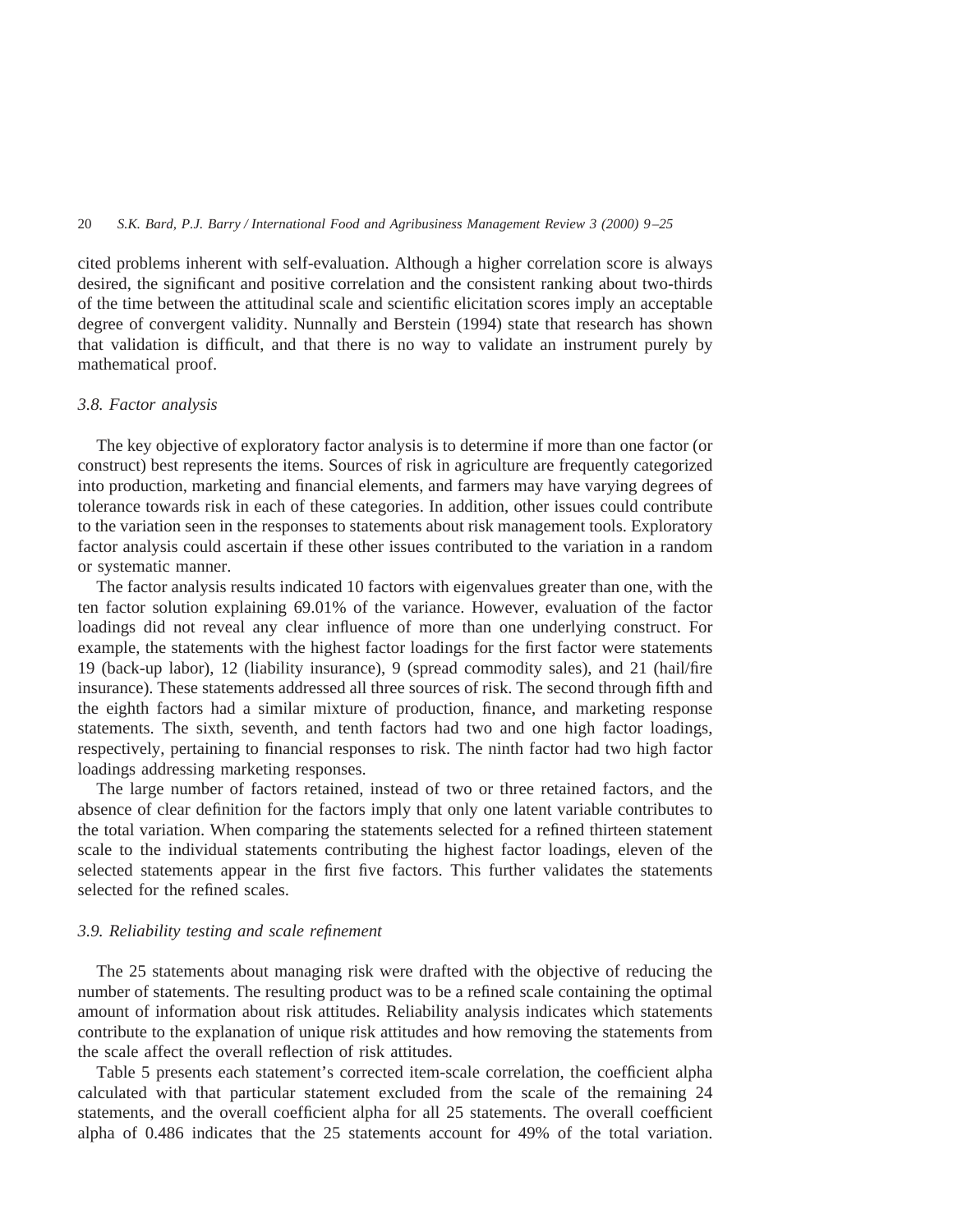| Table 5           |  |
|-------------------|--|
| Reliability tests |  |

| Statement                                  | Corrected              | Coefficient Alpha |
|--------------------------------------------|------------------------|-------------------|
|                                            | Item-scale Correlation |                   |
| 1. Multiple crop insurance                 | 0.270                  | 0.442             |
| 2. Adopt new technology                    | $-0.189$               | 0.518             |
| 3. Adequate cash                           | 0.288                  | 0.446             |
| 4. Enterprise concentration                | 0.179                  | 0.467             |
| 5. Line of credit                          | 0.147                  | 0.474             |
| 6. Hire custom work                        | 0.305                  | 0.441             |
| 7. Hedging                                 | $-0.254$               | 0.535             |
| 8. Adequate life insurance                 | 0.091                  | 0.483             |
| 9. Spread commodity sales                  | 0.365                  | 0.442             |
| 10. Use market information                 | 0.168                  | 0.471             |
| 11. Off-farm income                        | $-0.018$               | 0.515             |
| 12. Adequate liability insurance           | 0.224                  | 0.471             |
| 13. Forward contracting                    | 0.228                  | 0.464             |
| 14. Off-farm investments                   | 0.132                  | 0.476             |
| 15. Adequate health insurance              | 0.345                  | 0.446             |
| 16. Low debt-to-asset ratio                | 0.004                  | 0.494             |
| 17. New or well-maintained machinery       | 0.153                  | 0.474             |
| 18. Geographic concentration               | 0.300                  | 0.446             |
| 19. Emergency back-up labor                | 0.246                  | 0.458             |
| 20. Specialized machinery                  | $-0.073$               | 0.509             |
| 21. Adequate life/fire insurance           | 0.377                  | 0.437             |
| 22. Postpone purchasing decisions          | 0.164                  | 0.471             |
| 23. Forward price inputs                   | 0.133                  | 0.477             |
| 24. FAIR Act changes                       | $-0.078$               | 0.512             |
| 25. Low-cost producer                      | $-0.065$               | 0.502             |
| Coefficient Alpha for entire 25 statements |                        | 0.486             |

According to DeVellis (1991), this level is too low, thus prompting refinement of the scale to improve its reliability. DeVellis explains that the groupings of coefficient alpha are personal and subjective, and a statistical standard for hypotheses testing has not been found. However, based on DeVellis's experience and other investigators' appraisals, the minimally acceptable range for an aggregate coefficient alpha is between 0.65 and 0.70. The established procedure to improve the reliability of a scale (i.e., raising the aggregate coefficient alpha) is to eliminate items from the scale if the coefficient alpha is higher than 0.486 when excluded from the scale (DeVellis, 1991). For example, deleting Statement 7 about hedging would increase the aggregate coefficient alpha for the remaining 24 statements to 0.515. Based on the alphas reported in Table 5, removal of at least Statements 2, 7, 11, 16, 20, 24, and 25 would increase the coefficient alpha, therefore, increasing the scale's reliability.

With this information, the scale was optimized by eliminating statements that had negative or low item-scale correlations. Table 6 presents a list of statements from the original 25 that provide the highest attainable alpha. Four separate lists of scale statements are provided as examples of a farmer risk attitudinal scale. Based on statistical criteria, the twelve statement scale offers the best explanation of the variance with an aggregate coefficient alpha of 0.686. The 0.686 coefficient alpha falls into the minimally acceptable range (DeVellis, 1991) and indicates that the communal variation of 69% is caused by risk attitudes, the underlying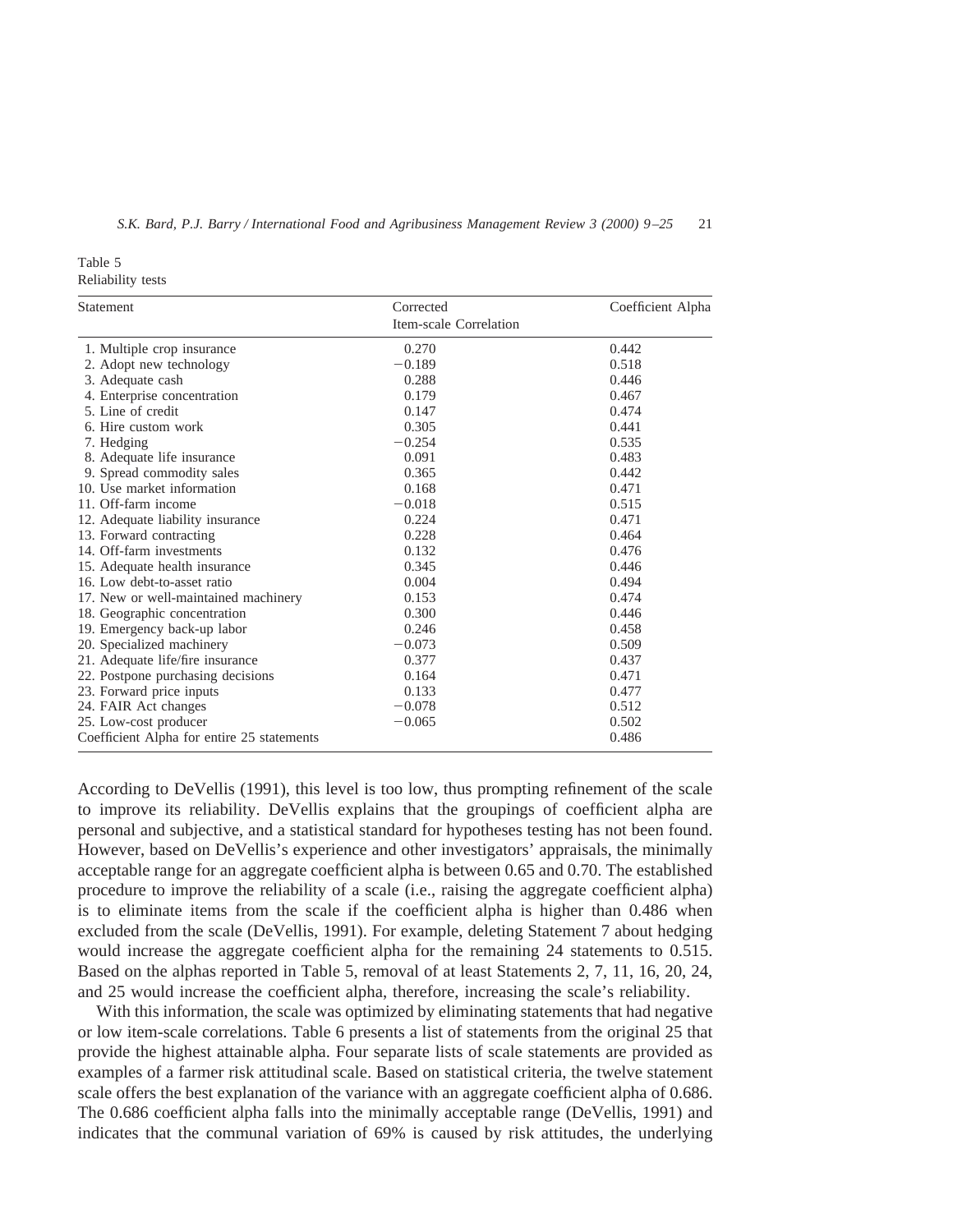| <b>Statement</b>                 | 13-Item Scale                  |       | 12-Item Scale    |       | 10-Item Scale                                               |       | 5-Item Scale                         |       |
|----------------------------------|--------------------------------|-------|------------------|-------|-------------------------------------------------------------|-------|--------------------------------------|-------|
|                                  | Item-scale<br>Correla-<br>tion |       | Correla-<br>tion |       | Alpha Item-scale Alpha Item-scale Alpha<br>Correla-<br>tion |       | Item-scale Alpha<br>Correla-<br>tion |       |
| 1. Multiple Crop Insurance       | 0.254                          | 0.686 |                  |       |                                                             |       |                                      |       |
| 3. Adequate cash                 | 0.429                          | 0.640 | 0.392            | 0.654 | 0.383                                                       | 0.644 | 0.314                                | 0.560 |
| 6. Hire custom work              | 0.274                          | 0.668 | 0.251            | 0.683 | 0.184                                                       | 0.692 |                                      |       |
| 9. Spread commodity sales        | 0.440                          | 0.644 | 0.512            | 0.638 | 0.553                                                       | 0.613 | 0.593                                | 0.454 |
| 10. Use market information       | 0.337                          | 0.657 | 0.335            | 0.664 | 0.354                                                       | 0.650 | 0.317                                | 0.586 |
| 12. Adequate liability insurance | 0.273                          | 0.669 | 0.337            | 0.670 | 0.318                                                       | 0.661 |                                      |       |
| 13. Forward contracting          | 0.230                          | 0.671 | 0.227            | 0.679 | $\frac{1}{2}$                                               |       |                                      |       |
| 15. Adequate health insurance    | 0.232                          | 0.671 | 0.201            | 0.683 |                                                             |       |                                      |       |
| 17. New/maintained machinery     | 0.291                          | 0.664 | 0.317            | 0.668 | 0.327                                                       | 0.656 | $\overline{\phantom{m}}$             |       |
| 18. Geographic concentration     | 0.356                          | 0.653 | 0.332            | 0.665 | 0.328                                                       | 0.655 |                                      |       |
| 19. Emergency back-up labor      | 0.315                          | 0.660 | 0.348            | 0.662 | 0.374                                                       | 0.645 | 0.322                                | 0.586 |
| 21. Hail/fire insurance          | 0.450                          | 0.641 | 0.434            | 0.648 | 0.387                                                       | 0.643 | 0.349                                | 0.572 |
| 23. Forward price inputs         | 0.225                          | 0.672 | 0.239            | 0.678 | 0.275                                                       | 0.664 |                                      |       |
| Aggregate coefficient alpha      |                                | 0.679 |                  | 0.686 |                                                             | 0.676 |                                      | 0.616 |

Table 6 Suggested statements for risk attitude scale

latent variable. The proposed twelve statement scale includes financial, production and marketing responses to risk.

## **4. Conclusion**

This study adapts a methodology formulated in the social sciences to develop a mechanism for measuring an economic agent's attitude toward risk. The resulting tool is a scale that can be administered to people without the need for personal interviews. The subjects for this study were Midwestern farmers, but the methodology can be applied to any sector of the agricultural industry.

The study's methodology consisted of developing a preliminary scale of 25 statements about risk management tools, administering the scale and two comparative methods for measuring risk attitudes to farmers, analyzing the responses, and refining the scale. The outcome was recommendations for refined risk attitude scales. The implications of the resulting scales are limited due to the small size and homogenous nature of the sample. In addition, the statistical results of the validation and reliability analyses and scale refinement are somewhat limiting. However, Nunnally and Bernstein (1994) explain that scale development is not an all-or-none property but an unending process. This study does not propose a final product in itself, but presents an application of a methodology for developing an useful tool to agriculturally-related industries. Most psychological measures need periodic reevaluation to determine whether new evidence suggests modifications of the existing measure.

A risk attitude scale has broad applicability. Researchers frequently investigate how risk attitudes influence economic decisions. Because a measure of risk aversion is necessary for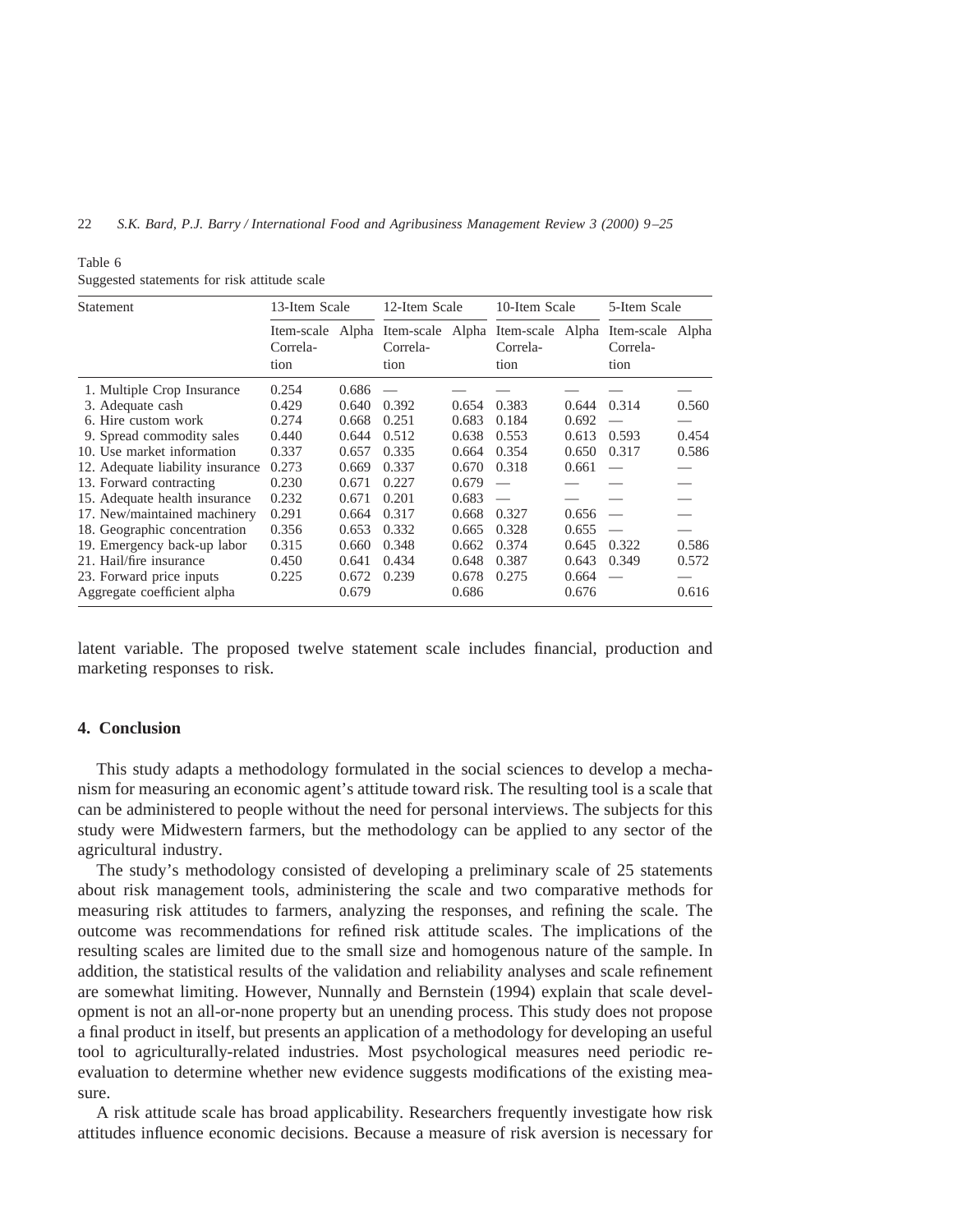the analysis, the scale is an easily attained proxy of risk attitudes. Extension educators are interested in helping industry participants understand the consequences of risk, and knowing one's attitude toward risk is a necessary part of the educational process. Agribusiness firms, financial institutions and policy makers benefit from knowing, even in a relative manner, the extent to which their customers and constituents are averse to risk when evaluating the demand for or specifying a product or policy instrument that addresses risk. For example, knowing the extent to which producers are risk averse helps determine the demand for and the specification of crop insurance policies. A risk attitude scale could also be used to segment the market for, or to price, risk management services (i.e., for commodity marketing firms) or to conduct market research for new products or services (e.g., adoption of variable rate technology or financial services).

This study has operationalized a methodology for developing a risk attitude scale. This methodology creates a new analytical tool in agribusiness analysis and will provide opportunities for further scale development and refinement, and application to research, education, and industry and policy analysis.

## **Notes**

- 1. See DeVellis (1991) and Nunnally and Bernstein (1994) for details on exploratory factor analysis.
- 2. The farmers' responses also could represent their extent of information, understanding, or biases about the respective methods of managing risk. These possibilities are minimized in this study by selecting commercial-scale, experienced farmers who were familiar with an extensive set of risk responses and by clear instructions about the risk management focus of the interviews. Other validation elements are addressed in the following discussion.
- 3. A Likert scale is a probabilistic scaling model permitting random measurement errors. All the systematic variation in responses is attributed to differences among the respondents. Assumptions for the Likert scale are: 1) each statement or item is monotonically related to the underlying attitude continuum; 2) the sum of the items' trace lines is monotonic (plus approximately linear) with respect to the attitude being measured; and 3) the items as a group measure only the attribute under observation. All items to be linearly combined should be related to a common construct variable or factor.

Assumption 3 may be violated in the case of risk analysis. However, Nunnally and Bernstein (1994) state that the model is fairly robust with respect to the assumption, implying that it is not highly sensitive to violations of this assumption. Even a few items with slight nonmonotonicities will not seriously affect the adequacy with which the attribute is measured. Therefore, the potential violation of this assumption does not jeopardize the reliability of the results.

- 4. A detailed description of the "closing-in" method implemented in this study is in Bard and Barry (forthcoming).
- 5. A copy of the survey is available from the authors upon request.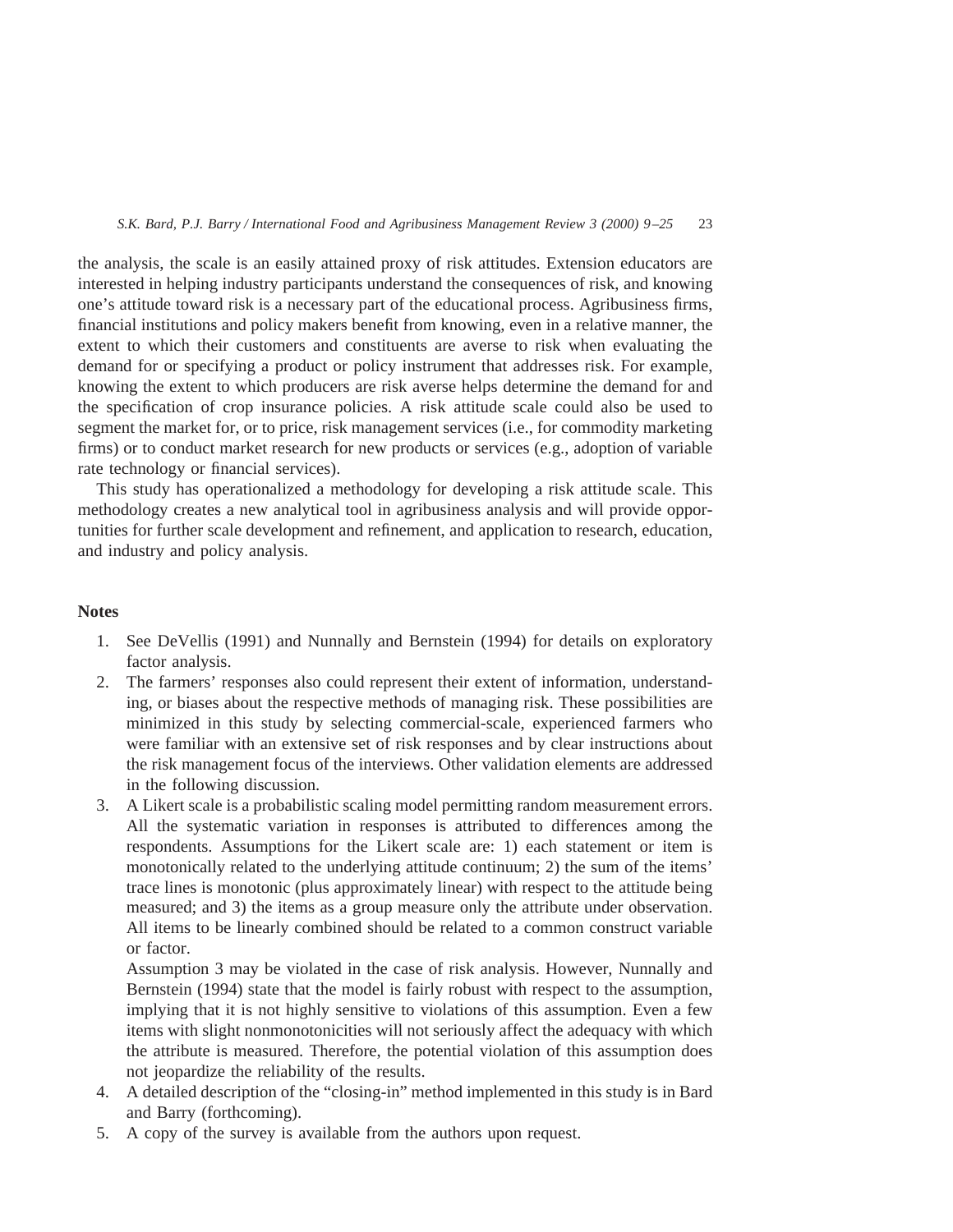#### 24 *S.K. Bard, P.J. Barry / International Food and Agribusiness Management Review 3 (2000) 9–25*

- 6. Limited resources prevented a larger and more demographically diverse farmer group from being attained. The relatively homogenous sample decreases sources of other variation that could have been present in a more heterogenous group. The focus of this study was not to draw inferences about an underlying population, but to test a methodology for developing a new risk attitude assessment tool. Therefore, no attempt was made to draw a representative sample from a population.
- 7. The total score for the risk management tools is the sum of the scores for the individual statements. A higher score indicates that the farmer does not agree on average with the implementation of the tools. Therefore, the lower the score, the more they disagree with "no use of the tool" or to reverse the logic, the more they agree with the utilization the tool. A lower score implies the farmer is more risk averse. This is because the producer is more likely to agree, on average, with the importance of implementing the risk management tools to decrease his or her overall exposure to risk. Prior research (Robison et al., 1982; Hardaker, Huirne and Anderson, 1997) has indicated a positive relationship between risk aversion and implementation of risk management tools. The greater the risk aversion, the more aggressive the producer is in managing or minimizing his or her exposure to risk.
- 8. See Bard and Barry (Nov. 1998) for details of the ANOVA results.

#### **References**

- Abdellaoui, M., & Munier, B. (1994). The "closing in" method: an experimental tool to investigate individual choice patterns under risk. In B. Munier & M. J. Machina (Eds.), *Models and experiments in risk and rationality*. London: Kluwer Academic Publishers.
- Anderson, J. R., Dillon, J. L., & Hardaker, B. (1977). *Agricultural decision analysis*. Ames: The Iowa State University Press.
- Bard, S. K., & Barry, P. J. (November 1998). *Developing a scale for assessing farmers' risk attitudes.* Working Paper. University of Illinois, Urbana, Department of Agricultural and Consumer Economics.
- Barry, P. J. (Ed.) (1984). *Risk Management in Agriculture*. Ames, Iowa: Iowa State University Press.
- Blank, S. C., & McDonald, J. (1995). How California agricultural producers manage risk. *California Agriculture*, *49*, 9–12.
- Boehlje, M. D., & Lins, D. A. (1998). Risks and risk management in an industrialized agriculture. *Agricultural Finance Review*, *58*, 1–16.
- Bond, G., & Wonder, B. (1980). Risk attitudes amongst Australian farmers. *Australian Journal of Agricultural Economics*, *24* (1), 16–34.
- DeVellis, R. F. (1991). *Scale development: theory and applications*. (Vol. 26). Newbury Park, CA: Sage Publications, Social Research Methods Series.
- Ellinger, P. N., Splett, N. S., & Barry, P. J. (1992). Consistency of credit evaluations at agricultural banks. *Agribusiness*, *8*, 517–536.
- Hardaker, J. B., Huirne, R. B. M., & Anderson, J. R. (1997). *Coping with risk in agriculture*. New York: CAB International.
- Harwood, J., Heifner, R. H., Coble, K., Perry, J., & Somwaru, A. (March 1999). *Managing risk in farming: concepts, research and analysis*. Agr. Econ. Rep. No. 774, Economic Research Service, U.S. Department of Agriculture, Washington, D.C.
- Hube, K. (1998). Time for investing's four-letter word. *Wall Street Journal*, January 23, 1998.
- Kahneman, D., & Tversky, A. (1979). Prospect theory: an analysis of decision under risk. *Econometrica*, *47*, 263–291.